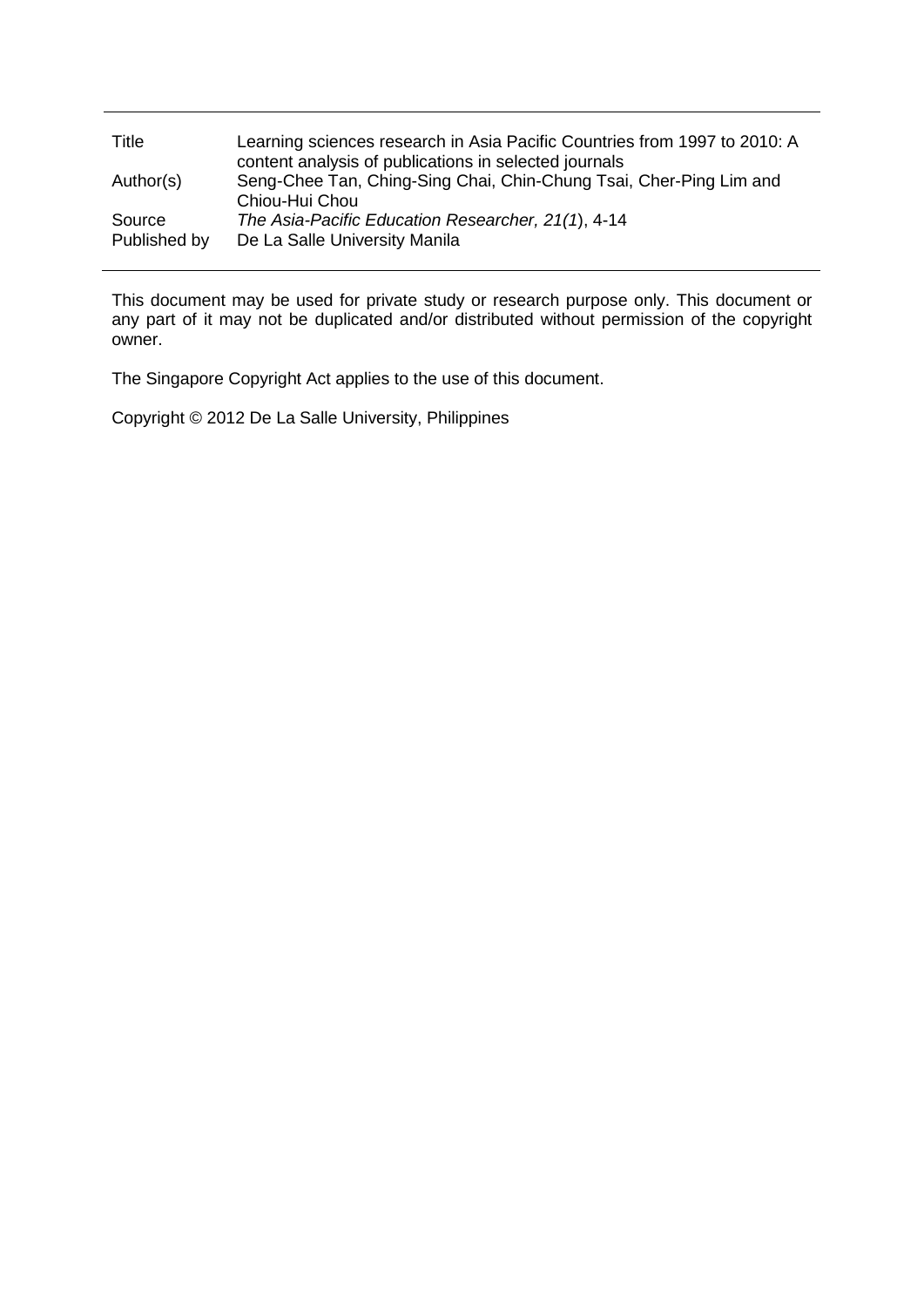# **Learning Sciences Research in Asia Pacific Countries from 1997 to 2010: A Content Analysis of Publications in Selected Journals**

---------------------------------------------------------

### **Seng-Chee Tan\*, Ching-Sing Chai**

National Institute of Education, Nanyang Technological University, Singapore \*Sengchee.tan@nie.edu.sg

#### **Chin-Chung Tsai**

National Taiwan University of Science and Technology, Taiwan

#### **Cher-Ping Lim**

The Hong Kong Institute of Education, Hong Kong

#### **Chiou-Hui Chou**

National Hsinchu University of Education, Taiwan

Learning sciences, as an interdisciplinary field of research, refers to adoption of theories from multiple disciplines to gain understanding of the conditions and processes that lead to effective learning. This paper examines learning sciences research in the Asia Pacific region by means of content analysis of research papers published in three major journals: Journal of the Learning Sciences, International Journal of Computer-Supported Collaborative Learning, and Instructional Science. A total of 24 research papers contributed by authors affiliated to six Asia Pacific countries from 1997 to 2010 were found and analyzed. The main findings suggested that Hong Kong and Australian researchers are pioneers in learning sciences research, while Singaporean researchers have had significant contributions to this field after 2007. In addition, empirical studies were favoured over positional and theoretical papers. It is found that the theoretical frameworks underpinning these empirical studies were strongly influenced by Western research philosophies, including knowledge building pedagogy and learning study theories. Moreover, nearly half of the empirical studies involved the use of computer-supported collaborative learning (CSCL) technologies. The findings of this study may provide insights to promote learning sciences research in the Asia-Pacific region.

*Keyword:* learning sciences, Asia Pacific, bibliometric study

Learning sciences is an emerging field of study; its short history only began in the late 80s with pioneering researchers in North American universities such as Northwestern, Vanderbilt, and MIT (Kolodner, 1991). Defining the field of learning sciences is difficult owing to its short history, its interdisciplinary nature, and the

advent of cross field publications between researchers in learning sciences and other disciplines. As an introduction, we describe a few characteristics of learning sciences that might help our readers form an initial concept of the field. This is followed by highlighting some differences from other fields of study. Interested readers could refer to other

Copyright © 2012 De La Salle University, Philippines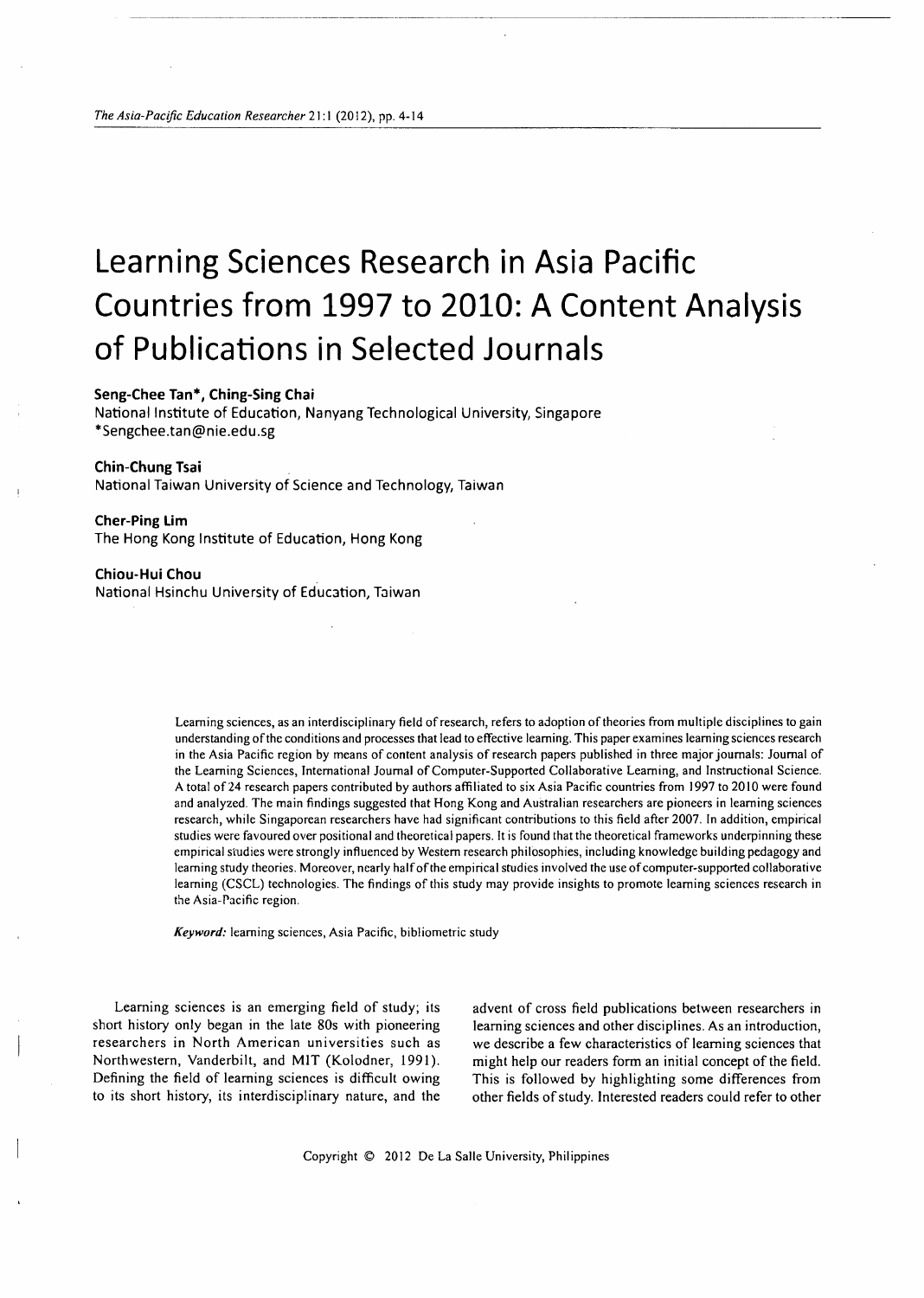publications for more detailed discussion on the evolution and boundary of the field (e.g., Carr-Chellman & Hoadley, 2004; Kirby, Hoadley, & Carr-Chellman, 2005).

As an interdisciplinary field, learning sciences draws upon the theories and research outcomes from various disciplines such as information sciences, cognitive science, artificial intelligence, neurosciences, design studies, instructional design, cognitive anthropology, and educational psychology (Sawyer, 2006). The main goal is to gain understanding of the conditions and processes that lead to effective learning; that is, research findings are used to redesign learning environments to bring about deep learning. Researchers in learning sciences investigate learning in both formal and informal contexts, and through face-to-face and computer-mediated interactions. The main methodological framework that learning scientists employ is design-based research, which is sometimes termed design research or design experiment (Brown, 1992). It involves iterative cycles of interventions that are guided by theories with dual goals of improving both theories and classroom practices (Cobb, Confrey, diSessa, Lehrer, & Schauble, 2003).

Even though the genesis of learning sciences could be traced back to cognitive science with an artificial intelligence perspective (Kolodner, 1991 ), learning sciences distinguishes itself from other cognitive sciences (e.g., educational psychology) in that its focus is on learning in context (Duffy, 2004). Thus, rather than manipulating or testing isolated cognitive variables in experimental settings, learning sciences focuses on "instantiating theory in a rich learning context" (p. 15). Learning sciences shares similar interest with instructional system design in the application of educational technology (Hoadley, 2004). However, it differs from instructional system design with its orientation toward cognitive or constructivist approach of learning, rather than instructionist approach of learning. Whereas learning scientists seek to first understand learning in context before applying the findings to improve the learning activities and environments, instructional designers tend to begin with questions about design.

In recent years, learning sciences is gradually permeating into the Asia Pacific region. Hong Kong, Singapore and Taiwan, for instance, have set up research communities to coordinate their efforts in learning sciences research. Special interest group in Learning Sciences are also forming among members in the Asia-Pacific Society for Computers in Education (APSCE) community. The diffusion of learning sciences to wider geographical regions of different historical and cultural contexts has its significance. Among the learning sciences researchers with different foci of study, the epistemology of situated cognition is prevalent. These researchers typically employ design research by conceptualizing and implementing interventions in authentic settings so as to advance understanding of theoretical models and scale up these interventions. Asia Pacific countries have their own education systems and contexts, so a review of learning sciences studies in this region could contribute to the understanding of ecological validity of theoretical models, and hence, improve these models.

Given the short history of learning sciences among the Asia Pacific countries, information about the current status and trends in learning sciences research could be helpful to the researchers in this region. For example, it could reveal potential research areas, identify the "key players", and highlight the characteristics of high impact articles or vital studies. Systematic content analyses on publications have been conducted in other fields of research, such as psychology (e.g., Smith et al., 1998), science education (e.g., Lee, Wu, & Tsai, 2009; Tsai & Wen, 2005; Tsai, Wu, Lin, & Liang, 2011 ), instructional technology and e-leaming (e.g., Shih, Feng, & Tsai, 2008). In the field of learning sciences, such bibliometric studies include the analysis by Kienle and Wessner (2006), who traced the development of the computer-supported collaborative learning (CSCL) community. Kirby et al. (2005) also conducted citation analysis to examine the relationship between the field of learning sciences and instructional system design. However, study that focuses on research conducted in Asia Pacific countries is still lacking.To address this gap, this paper provides insights into the research trends in learning sciences among Asia Pacific countries through content analysis of selected journals, including Journal of the Learning Sciences (JLS), International Journal of Computer-supported Collaborative Learning (iJCSCL), and Instructional Science (IS). The rationale for the selection of these journals is presented in the method section.

This study is guided by the overarching question: "Who from Asia Pacific participates in the global learning sciences community and to what extent?" More specific research questions are: From 1997 to 2010, among the three selected journals and researchers affiliated to Asia Pacific countries,

- 1. what are the variations in the contribution patterns by authors and by years?
- 2. what are the variations in terms of types of research and research methods?
- 3. what are the variations in terms of research topics and intervention among the empirical studies (which include the subject domain, the types of participants, the nature of learning context, the types of intervention and the types of technology used in the intervention, if any)?

# **METHODOLOGY**

This paper focuses on a review of learning sciences research in the Asia Pacific Region. Guided by the research questions, this bibliometric study is descriptive in nature and involves three major steps: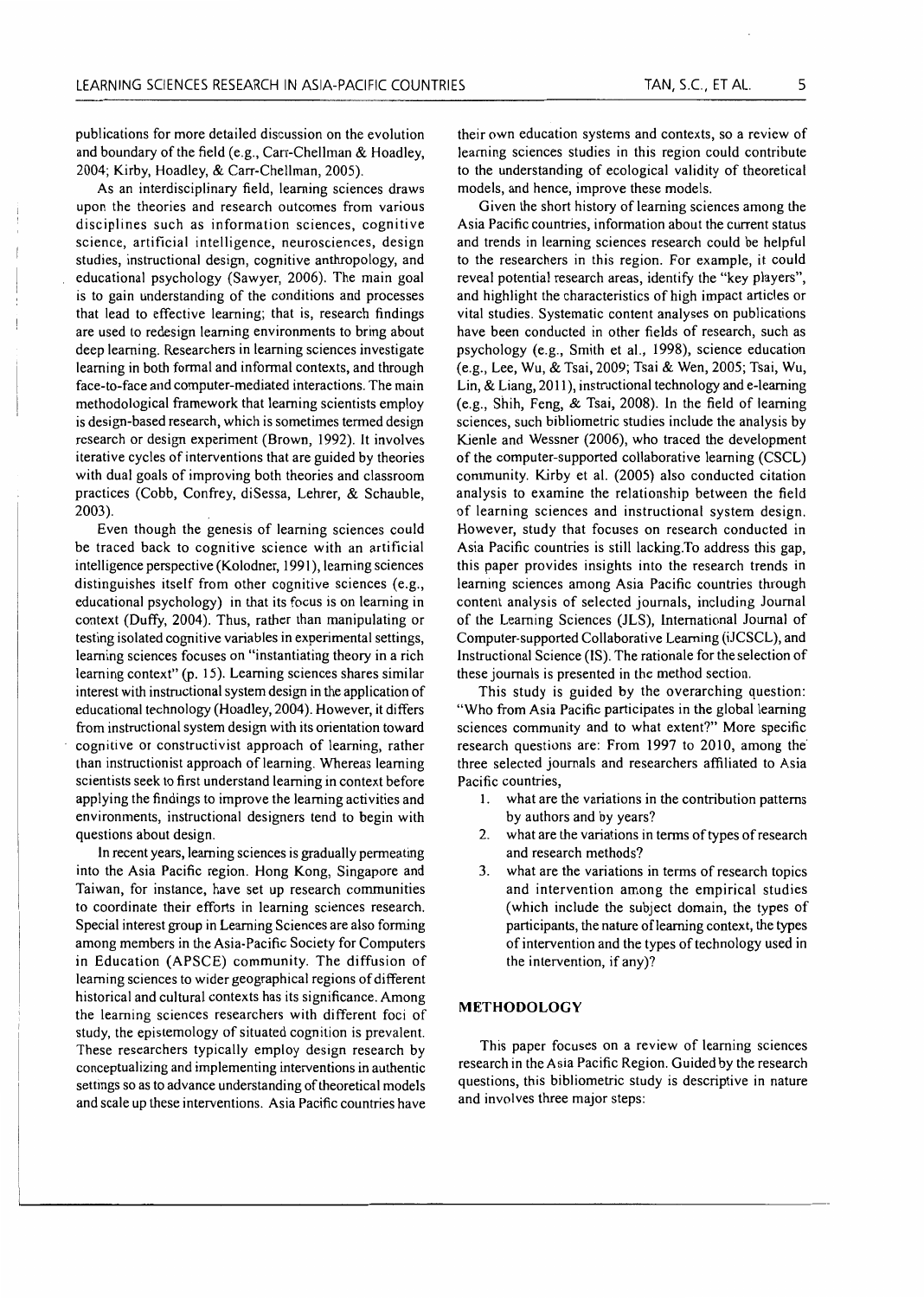- Identification of relevant research papers;
- Coding of key characteristics in each paper; and
- Analysis of the trends in contribution.

#### *Selection of research paper for analysis*

A two stage process was employed for selecting research papers for review. First, journals that focus on learning sciences research were identified. The SCOPUS database was searched with the following keywords: "learning science\* and design-based research", "learning science\* and design research", "learning sciences\* and design experiment", "learning science\* and Asia-Pacific", and "CSCL". The search resulted in 33 articles appearing in 10 different journals starting from the year of 1997. The journals' websites were consulted to identify journals that target specifically on research related to learning and/or learning environment that contribute "to our understanding of successful learning" (Kolodner, 1991, p.4). Four journals were shortlisted: Journal of the Learning Sciences, International Journal of Computer-Supported Collaborative Learning, Cognition and Instruction, and Instructional Science. This was followed by a search in these four journals for papers of which research was conducted in Asia-Pacific countries. A geographical criterion of what count as Asia-Pacific countries was adopted. Succinctly summarized by the School of Oriental and African Studies, University of London (SOAS, 2007), Asia Pacific countries include China, Japan, Korea, Indonesia, Malaysia, Singapore, Thailand, Brunei, Vietnam, Laos, Myanmar, and the Philippines. Eventually, 24 research papers dating from 1997 to present were identified and selected. These papers appeared in three journals (Journal of the Learning Sciences, International Journal of Computer-Supported Collaborative Learning, and Instructional Science) with authors affiliated to six countries (Australia, Hong Kong, Japan, New Zealand, Singapore, and Taiwan). For simplicity, the term "country" will be used to represent all the six economies even though Hong Kong is, strictly speaking, a special administrative region (SAR) of the People's Republic of China.

After identifying the papers, we performed systematic content analyses informed by Lee and colleagues' (2009) methodological framework. For each paper, the analyses were conducted by at least two authors of this paper. After the first author generated the coding categories, the papers were coded by the other authors. Initial inter-rater agreement was 0.83. Differences were discussed and problems were resolved face-to-face among the authors. Details of the coding processes and findings are provided in the following sections.

# *Authors' affiliation*

The identified papers were contributed by authors across different countries. To compute the research contribution by country quantitatively, a formula adopted from Howard, Cole, & Maxwell ( 1987) and Tsai and Wen (2005) was used. This

formula aims to represent the proportion of contribution of each author in a multi-authored paper in a relatively neutral manner, with a total score of one point for each paper. The formula is:  $\mathbf{I} = \mathbf{n} - \mathbf{i}$ 

$$
Score = \frac{(1.5^{n-1})}{\sum_{i=1}^{n} 1.5^{n-i}}
$$

In this formula, n represents the total number of authors, and i represents the order of a specific author. For example, if the first author is affiliated to Taiwan and the second author is affiliated to Singapore, then Taiwan will get a score of 0.6 while Singapore will get a score of 0.4. This formula was applied for each multi-authored paper and the accumulated scores for each country were calculated for further analysis.

#### *Research type and design*

Three research types were identified among the 24 selected papers: (a) Empirical studies that involve collection of data from a learning environment, (b) position papers that take a certain stance regarding certain issue in the field of learning sciences, and (c) theoretical papers that present a theoretical argument or discuss theoretical methodological issues.

Six categories of research design were identified in the coding of the papers that are empirical studies: (a) experimental design (both true experimental design and quasi-experimental design), (b) case study, (c) single-subject design, (d) design experiment, (e) learning study, and (f) evaluation (for details, see Table 5). These categories for research design were derived mostly from the research papers, including the types that are commonly known to most educational researchers, like experimental design; and those closely associated with learning sciences research, like design experiment (Brown, 1992). Learning study was also listed as a research design in four papers, which is a combination of lesson study and design-experiment approach (Pang & Marton, 2005). During coding, the espoused research design in each paper was validated against the description of research implementation. There were two papers that declared "mixed-method" approach but they were found to refer to data collection method rather than research design. In these cases, the coding was derived from the description of the research implementation.

#### *Research topic and intervention*

The research topics and issues were derived using iterative-pattern coding (Miles & Huberman, 1994). Rather than following a pre-determined scheme, the coding categories were derived inductively from the research papers. Emergent categories were compared and merged to achieve a more parsimonious categorization. For example, we first coded "teaching writing" in one paper and "using learning theory for teaching" in another. When these two papers were compared, a more general and inclusive code "teacher education" was developed. In many empirical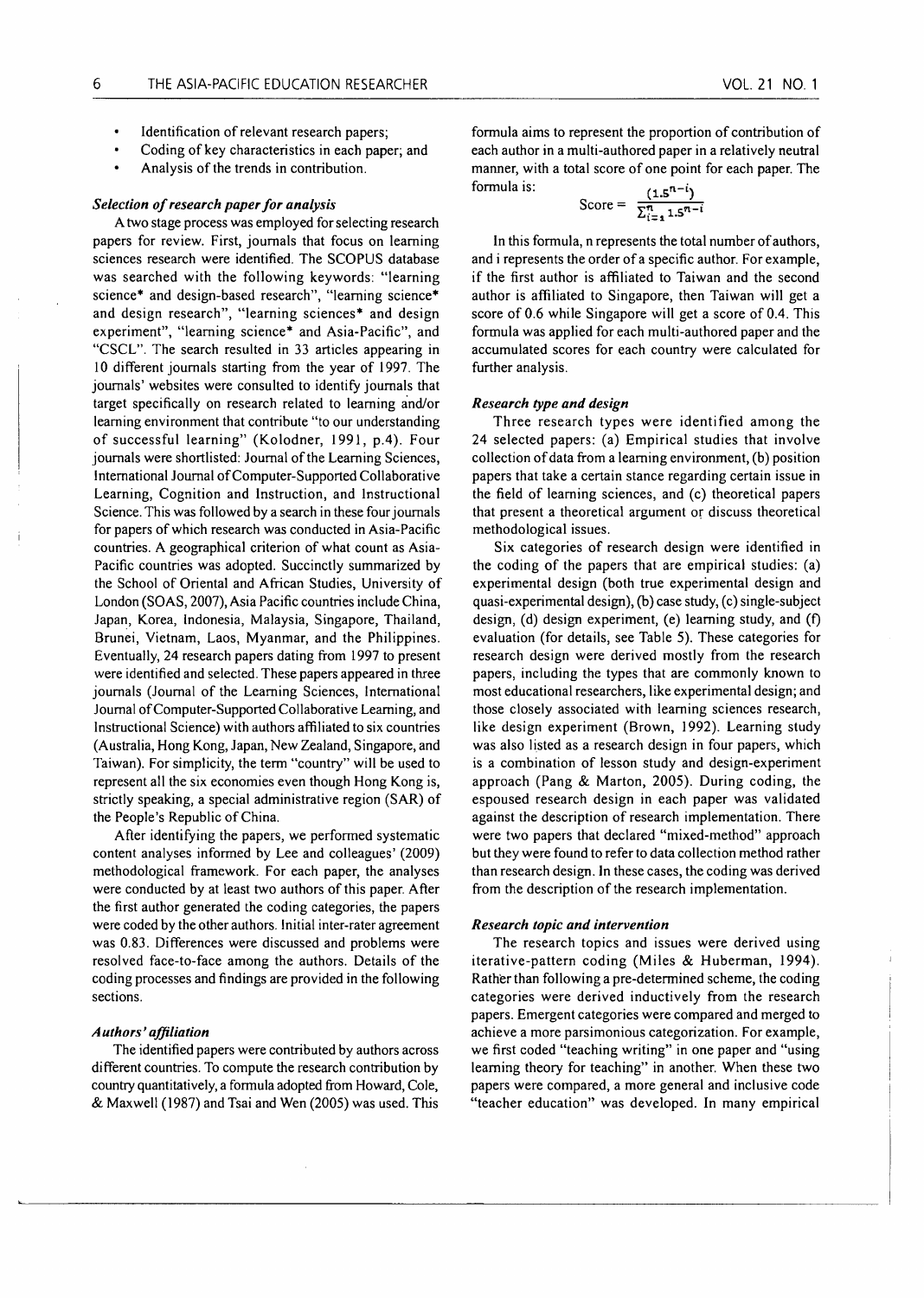Table 1.

'•

*Overall Country Scores and the Distribution of the Scores in Three Time Periods* 

| Country     | Overall | Overall rank | 1997-2001 | 2002-2006 | 2007-2010 |
|-------------|---------|--------------|-----------|-----------|-----------|
| Australia   | 3.42    |              | 1.00      | 0.00      | 2.42      |
| Hong Kong   | 7.11    |              | 1.00      | 2.39      | 3.72      |
| Japan       | 2.00    | 4            | 0.00      | 1.00      | 1.00      |
| New Zealand | 1.00    | 6            | 0.00      | 0.00      | 1.00      |
| Singapore   | 4.97    |              | 0.00      | 0.00      | 4.97      |
| Taiwan      | 1.82    |              | 0.00      | 1.00      | 0.82      |

papers, the research focuses on improving the learning of a subject domain (e.g., physics, chemistry). Likewise, a more inclusive and general label was used (e.g, science). The final categories for research topics include learning of the following subjects and skills: Chinese, computing, economics, geography, group skills, health science, instructional design, mathematics, and science. The other two topics are complex system and teacher education. In addition, the theoretical and position papers examine issues related to methodology, online communities, and cognitive tools.

The majority of the empirical research papers report on interventions. We analysed several aspects of interventions: pedagogical approach, types of participants, use of technology, and contexts. Similarly, we derived the coding categories using iterative-pattern coding. Details of these categories can be found in the next section.

# FINDINGS AND DISCUSSIONS

The findings discussed in this section are based on the research questions presented earlier in this paper. We first look at the contribution patterns by author's affiliation (see Table I). The country scores are computed using the formula explained in the Methodology section.

#### *Contribution patterns by author's affiliated countries*

The results show that among the Asia Pacific countries, authors in the six countries maintained active contribution to the selected journals over the past 14 years. Hong Kong, Singapore and Australia are among the top 3 countries, while Japan, New Zealand and Taiwan show emergent interest in the field of learning sciences. One possible reason is that these six countries have a more established educational research culture. Among these countries, English is a common language used in the top three countries, which could partly explain why the researchers affiliated to these countries were more inclined to contribute to journals published in English.

The distribution of contribution over the three time periods reveals other trends, which is illustrated in Figure I.



*Figure* 1. Contribution patterns of the six countries/ regions over three time periods.

Figure 1 shows that with the exception of Japan and Taiwan, all other countries show an upward trend in their. contribution. Among these countries, Hong Kong shows a steady increase in scores while Singapore demonstrates a sharp transition from a score of zero to 4.97 after the year of 2007, and surpasses Hong Kong in the last four years. Hong Kong and Australia are among the pioneers to engage in learning sciences research, which could explain their earlier presence in the selected journals. For example, the Senior Editor-in-Chief for Instructional Science is based in Australia. The graph shows a growing interest in Hong Kong in learning sciences research. This may be due to the establishment of a Strategic Research Theme on the Sciences of Learning in The University of Hong Kong (2009), which leveraged strengths and expertise of research staff from various faculties to conduct research and innovation on human learning. On the other hand, the spike in contribution by Singapore-based researchers could be explained by the establishment of the Learning Sciences and Technologies academic group (National Institute of Education [NlE], 2009) and the Learning Sciences Lab (NIE, 2010) in 2005.

The country scores, however, do not reflect whether the contribution is attributed to only a few highly active researchers or is attributed to a larger group of researchers. We examine next the number of distinct authors and first author affiliated to a country (Table 2).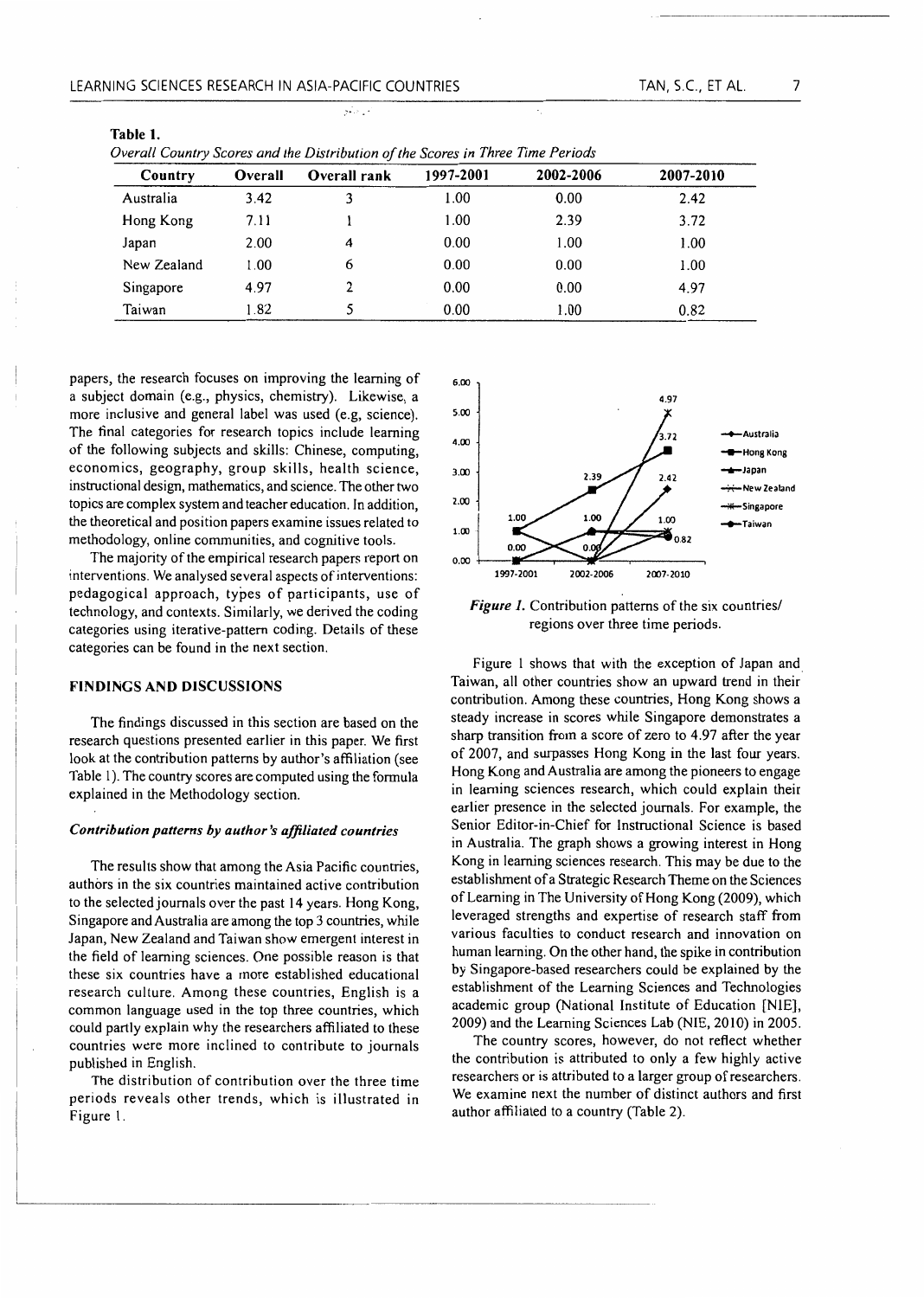Table 2. *Number of Distinct Authors and First Authors by Countries* 

| Country     | Number of<br>distinct authors<br>(rank) | Number of first<br>author affiliated<br>to the country<br>(rank) |
|-------------|-----------------------------------------|------------------------------------------------------------------|
| Australia   | 7(4)                                    | 4(3)                                                             |
| Hong Kong   | 9(3)                                    | 7(1)                                                             |
| Japan       | II(2)                                   | 2(4)                                                             |
| New Zealand | 3(6)                                    | 1(6)                                                             |
| Singapore   | 12(1)                                   | 6(2)                                                             |
| Taiwan      | 6(5)                                    | 2(4)                                                             |

Together with the country score, the number of distinct author would indicate whether there is a good distribution of research works carried out by various researchers. To some extent, it shows partly the size of the research community as well. The number of first author indicates to some extent, the number of researchers who could lead a research study. The results show that the ranking by the first author is similar to the rank order of the overall country scores, except with the reversal of order between Hong Kong and Singapore. While The University of Hong Kong formed a strategic research theme on learning sciences, the National Institute of Education in Singapore established a dedicated unit to focus on learning sciences research. Both approaches seem to have achieved some success in terms of stimulating research activities and contribution in the field of learning sciences. Japan, on the other hand, featured a high ranking in terms of number of distinct authors but a lower number of first authors. It might reflect a strong team culture in these Japanese research groups.

The activity of learning sciences research could be revealed through the frequencies by which a study is conducted in a country (Table 3).

VOL. 21 NO. 1

in Table 3 provides additional evidence of active learning sciences research activities in Hong Kong and Singapore. While the difference in overall country scores between Singapore and Hong Kong is only 2.14 (Table 1), the frequencies of research conducted in Singapore (5) is about half that of Hong Kong (9). This could be partly attributed to the participation of Singaporean researchers in other countries, and partly attributed to the nature of research paper. In addition to the five empirical papers, Singaporebased authors contributed to one theoretical paper and one position paper. Hong Kong-based authors contributed only to empirical papers. This directs our attention to the next research question, which is about the variations in terms of types of research and research methods.

#### *Types of research and research designs*

The results in Table 4 indicate a preference by learning sciences researchers in the Asia Pacific region to conduct empirical studies over engagement in theoretical discourse. An analysis of the theoretical underpinning of these empirical papers shows that most of these theories were adapted from the Western researchers, for example, knowledge building communities (Scardamalia & Bereiter, 2006) and variation theory (Marton & Booth, 1997). This indicates a strong influence from the Western research communities where the genesis of the field of learning sciences originates from North America, giving the pioneer researchers lead time to contribute to a database of research findings upon on which further research have been built. After all, the ability to build on the existing scholarship and findings from other researchers (or generativity) is a hallmark of good scholarship (Shulman, 1999). That being said, however, educational theories and philosophies germane in the Eastern societies (e.g., Confucianism) could be untapped sources of theoretical frameworks that could introduce new and diverse perspectives into the research

# Table 3. *Ranking of Countries in Terms of Research Sites*

| Country     | Frequency | Rank | <b>References</b>                                                                                                                                                                        |
|-------------|-----------|------|------------------------------------------------------------------------------------------------------------------------------------------------------------------------------------------|
| Australia   |           |      | Muller, Sharma, Eklund, Reimann, 2007; Schaverien & Cosgrove,<br>1997.                                                                                                                   |
| Hong Kong   | 9         |      | Chan, 2001; Cheung, in press; Lee, Chan, & van Aalst, 2006; Marton &<br>Pang, 2006; Pang & Marton, 2003, 2005; Tse, Marton, Ki, & Loh, 2007;<br>van Aalst, 2009; van Aalst & Chan, 2007. |
| Japan.      | 2         | 3    | Isotani, Inaba, Ikeda, & Mizoguchi, 2009; Oshima, et al., 2006.                                                                                                                          |
| New Zealand |           | 4    | Baghaei, Mitrovic, & Irwin, 2007                                                                                                                                                         |
| Singapore   |           | 2    | Chin & Osborna, 2010; Hew, Cheung, & Ng, 2010; Jacobson, Kapur,<br>So, & Lee, in press; Kapur, 2010; Kapur, in press.                                                                    |
| Taiwan      |           | 3.   | Hong, Chen, Chai, & Chan, in press; Guan, Tsai, & Hwang, 2006.                                                                                                                           |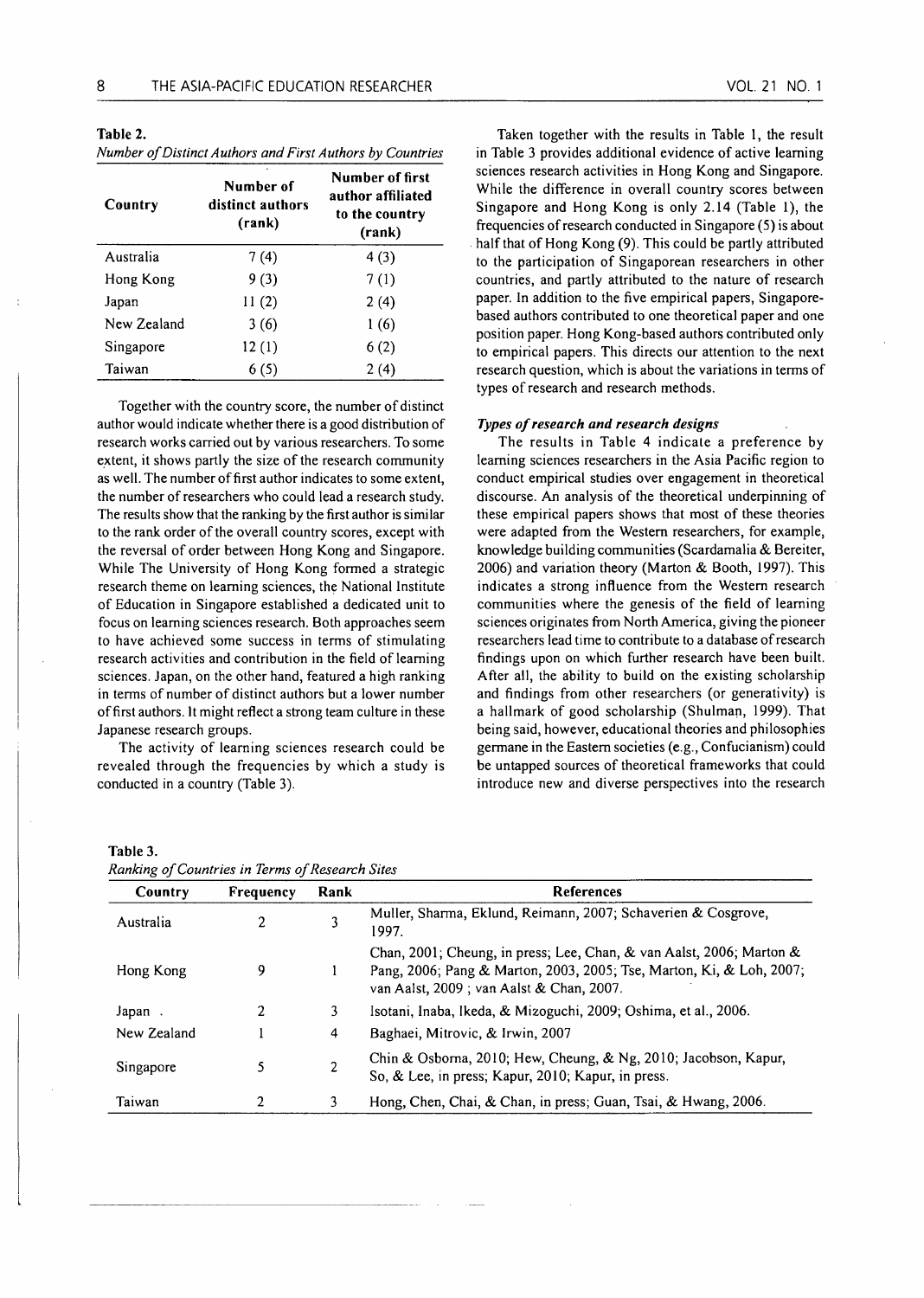communities. The phenomena of learning and the educators' epistemology in the Asia Pacific may not be the same as that from the west (see for example, Wong  $& Chai, 2010$ ).

#### Table 4.

*Frequencies of Paper by Research Types* 

| Research type  | Frequency | <b>References</b>                     |
|----------------|-----------|---------------------------------------|
| Empirical      | 21        | See Table 3                           |
| Position paper |           | Hung, Lim, Chen, &<br>Koh, 2008.      |
| Theoretical    | 2         | Kim & Reeves, 2007;<br>Reimann, 2009. |

In terms of research design, Table 5 shows that the established experimental methods and case study method are still preferred. Learning study, which amalgamates Japanese lesson study and design-experiment approach (Pang & Marton, 2005), shows a strong presence even though it is a unique approach. This could be a reflection of the research interest of a small group of teacher education researchers based in Hong Kong and Sweden. The sustainability and diffusion of this approach to other disciplines remain to be tested. On the other hand, the adoption of the design experiment appears to be slow. Although advocates for design experiment have presented strong arguments for the role of design experiment in studying learning in authentic environments (Brown, 1992, Cobb et al., 2003), it is a relatively new method that is evolving. Discussions and debates about design experiment are still ongoing. In addition, given the iterative nature of design experiments, there is a dearth of examples of how the reports of design experiments could be written while keeping to the word limits imposed by most journals.

#### *Research intervention*

Among the 21 empirical studies, there are 14 different topics or subject domains (Table 6). This indicates a healthy diversity among researchers in studying learning of different subject domains. But still, learning of science

*Frequencies of Paper by Research Methods* 

subjects shows a strong presence, which could indicate a stronger interest among these countries on science. Corroborating evidence can be found in the recent findings in the Trends in International Mathematics and Science Study (TlMSS). The 2007 study on science achievement has found Singapore, Taiwan, and Hong Kong among the top three countries for fourth graders, and Singapore, Taiwan and Japan the top three countries for eighth graders. Among these six countries, many educational researchers are either working closely with or even directly engaged in teacher education. This could explain the strong interest in teacher education.

Similar to the subject domain, we found a variety of intervention strategies among the empirical studies (Table 7). Researchers seem to show little interest in intervention strategies that have been used extensively, including scaffolding, mentoring and collaborative learning. Among the 12 intervention strategies, the two most frequently used are Knowledge building (Scardamalia & Bereiter, 2006) and Learning Study (Pang & Marton, 2005). In recent years, discussion is rife on whether K-12 education could meet the demand of knowledge-based society (Partnership for 21st Century Skills, 2006) and whether its discourse is associated with the ways to develop 21st century skills among the students. Knowledge building pedagogy (Scardamalia & Bereiter, 1999), which hails to engage students directly in knowledge work, has caught the attention of many researchers, including those in the Asia Pacific region. All the six countries, for instance, can be found in the Knowledge Society Network (IKIT, n.d.), which is established by Scardamalia and Bereiter, the pioneers of knowledge building pedagogy. While knowledge building pedagogy has been used mainly with students, learning study, with its roots traced back to Japanese Lesson Study, has been used exclusively for teacher learning. The high frequency of learning study as an intervention strategy provides evidence for the interest in teacher education. It is worth noting that the emergence of productive failure (Kapur, 2010; in press) is pioneered by a researcher affiliated to Singapore.

#### Table 5.

| <b>Research designs</b> | Frequency | <b>References</b>                                                                                                                               |  |
|-------------------------|-----------|-------------------------------------------------------------------------------------------------------------------------------------------------|--|
| Experimental            | 8         | Chan, 2001; Guan et al., 2006; Isotani et al., 2009; Jacobson et al., in press; Kapur,<br>2010, in press; Lee et al., 2006; Muller et al., 2007 |  |
| Case study              |           | Chin & Osborne, 2010; Hew et al., 2010; Schaverien & Cosgrove, 1997; van Aalst,<br>2009 ; van Aalst & Chan, 2007                                |  |
| Learning study          | 4         | Marton, & Pang, 2006; Pang & Marton, 2003, 2005; Cheung, in press                                                                               |  |
| Single subject          |           | Hong et al., in press; Tse et al., 2007                                                                                                         |  |
| Design experiment       |           | Oshima et al., 2006                                                                                                                             |  |
| Evaluation              |           | Baghaei et al., 2007                                                                                                                            |  |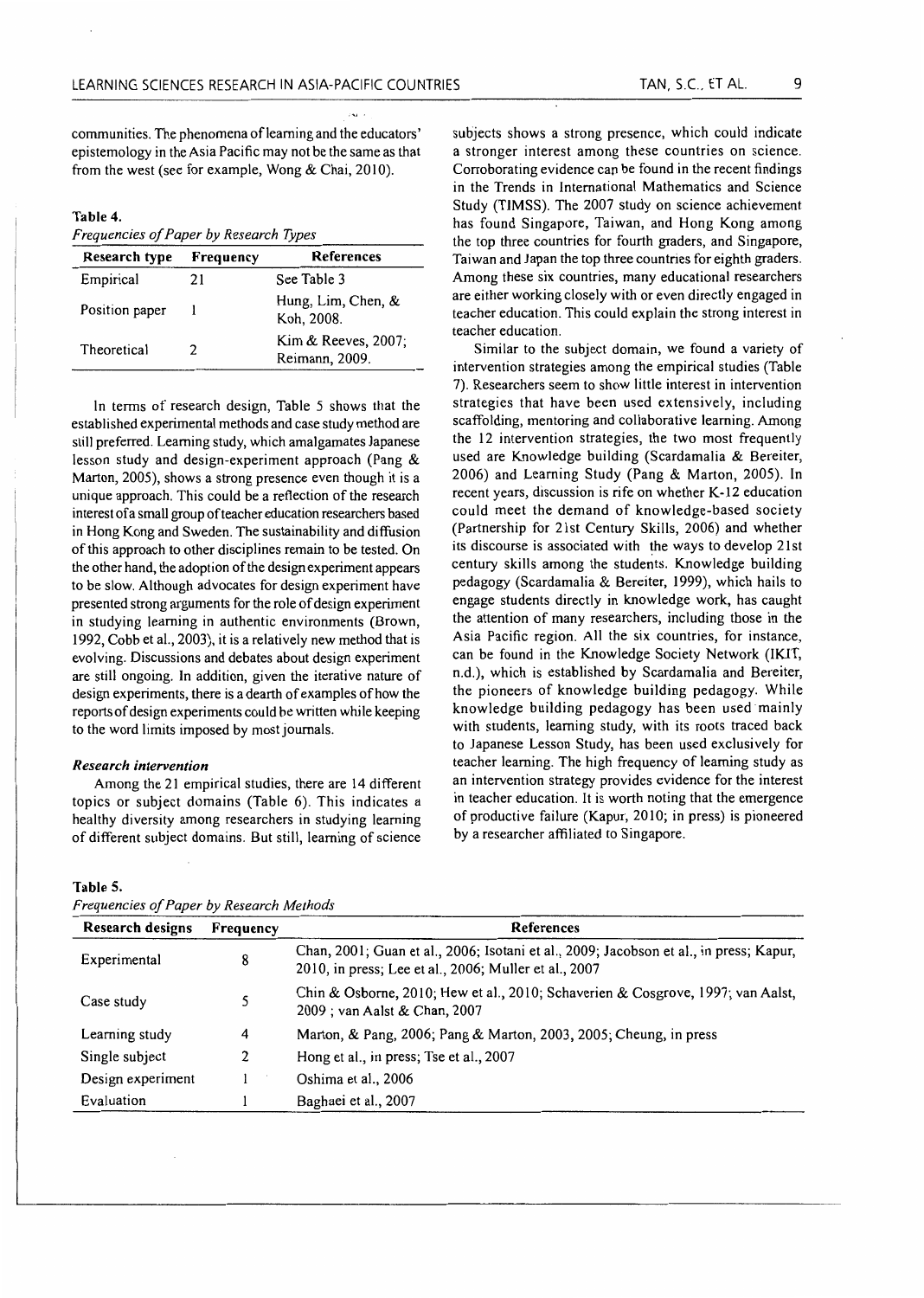Table 6.

| <b>Subject Domain</b>                                                     | Frequency | <b>References</b>                                                                                                        |
|---------------------------------------------------------------------------|-----------|--------------------------------------------------------------------------------------------------------------------------|
| Science                                                                   | 6         | Chan, 2001; Chin & Osborne, 2010; Guan et al., 2006; Muller et al., 2007;<br>Oshima et al., 2006; van Aalst & Chan, 2007 |
| Economics                                                                 | 3         | Pang & Marton, 2003, 2005; Marton, & Pang, 2006                                                                          |
| Teacher education                                                         | 3         | Hong et al., in press; van Aalst & Chan, 2007; Schaverien & Cosgrove, 1997                                               |
| Chinese                                                                   | 2         | Cheung, in press; Tse et al., 2007                                                                                       |
| Mathematics                                                               | 2         | Kapur, 2010, in press                                                                                                    |
| Geography                                                                 | 2         | Lee et al., 2006; van Aalst & Chan, 2007                                                                                 |
| Complex system;<br>Others                                                 |           | Jacobson et al., in press;                                                                                               |
| computing;<br>group skills;<br>health science;<br>instructional<br>design |           | Baghaei et al., 2007;<br>Isotani et al., 2009;<br>van Aalst, 2009;<br>Hew et al., 2010                                   |

*Note.* The total frequency is higher than 21 because one of the papers reported three studies on different subject domains

#### Table 7.

*Frequencies of intervention Strategy Employed in the Empirical Studies* 

| Intervention           | Frequency | <b>References</b>                                                                                        |
|------------------------|-----------|----------------------------------------------------------------------------------------------------------|
| Knowledge building     |           | Hong et al., in press; Lee et al., 2006; van Aalst, 2009; van Aalst & Chan,<br>2007; Oshima et al., 2006 |
| Learning study         | 4         | Cheung, in press; Marton, & Pang, 2006; Pang & Marton, 2003, 2005;                                       |
| Online moderation      | 2         | Guan et al., 2006; Hew et al., 2010                                                                      |
| Productive failure     | 2         | Kapur, 2010, in press                                                                                    |
| Mentoring.             |           | Schaverien & Cosgrove, 1997                                                                              |
| Argumentation          |           | Chin & Osborne, 2010                                                                                     |
| Feedback               |           | Baghaei et al., 2007                                                                                     |
| Grouping               |           | Isotani et al., 2009                                                                                     |
| Vicarious learning     |           | Muller et al., 2007                                                                                      |
| Scaffolding            |           | Jacobson et al., in press                                                                                |
| Collaborative learning |           | Chan, 2001                                                                                               |
| Perceptual learning    |           | Tse et al., 2007                                                                                         |

In terms of educational settings, most studies engaged K-12 participants (II out of 21 empirical studies, Table 8). In contrast, there are fewer studies engaging higher level students, and only one study engaging adult learners. Research involving teacher participants is ranked after K-12 students, which provides corroborative evidence about the interest level in teacher education. Among the 21 empirical studies, the majority ( 19) were conducted in formal educational settings, such as schools or universities. The other two studies involved informal learning in online communities.

#### *Use of technology*

Among the 21 empirical studies, 12 (57%) involved the use of technologies (Table 9). This reflects the increasing important roles of technologies in supporting learning. Among the 12 studies, the majprity (9 out of 12) involved the use of computer-supported collaborative learning (CSCL) while sporadic interest remained for technologies that were well explored, including hypermedia and video. There is a variety of technologies associated with CSCL (for example, online forum and blogs) and a range of pedagogies associated with it (for example, knowledge building and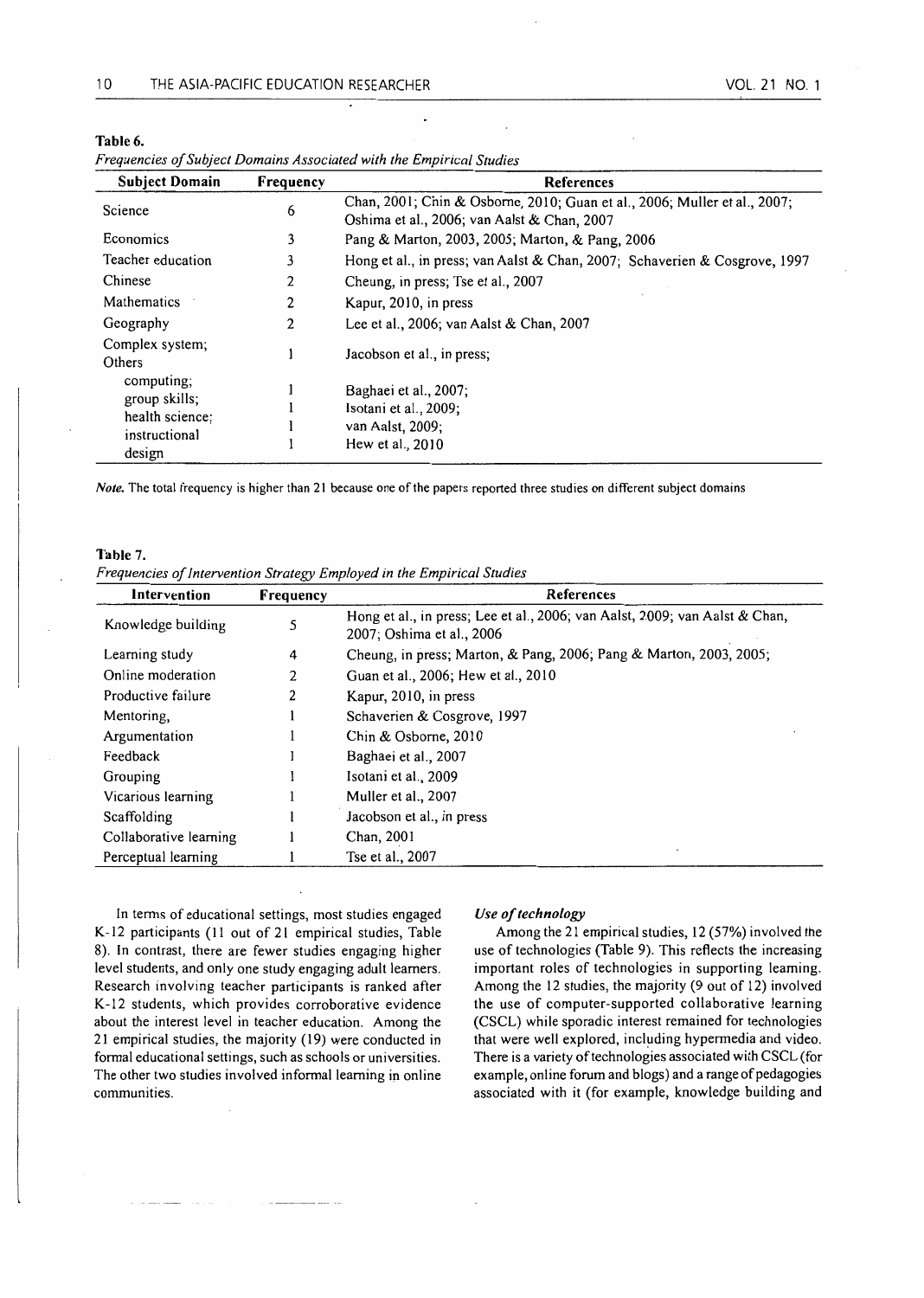| Table 8. |  |  |
|----------|--|--|
|----------|--|--|

| Frequencies of Types of Participants in the Empirical Studies |           |                                                                                                                                                                                                         |  |
|---------------------------------------------------------------|-----------|---------------------------------------------------------------------------------------------------------------------------------------------------------------------------------------------------------|--|
| <b>Participants</b>                                           | Frequency | <b>References</b>                                                                                                                                                                                       |  |
| Student-K12                                                   | 11        | Chan, 2001; Chin & Osborne, 2010; Lee et al., 2006; Guan et al., 2006;<br>Kapur, 2010, in press; Oshima et al., 2006; Pang & Marton, 2003; Tse et al.,<br>2007; van Aalst & Chan, 2007; van Aalst, 2009 |  |
| Teacher                                                       | 6         | Cheung, in press; Hew et al., 2010; Hong et al., in press; Pang & Marton,<br>2005; Marton, & Pang, 2006; Schaverien & Cosgrove, 1997                                                                    |  |
| Student-undergrad                                             | 4         | Baghaei et al., 2007; Guan et al., 2006; Jacobson et al., in press; Muller et al.,<br>2007                                                                                                              |  |
| Student-graduate                                              | 2         | Hew et al., 2010; van Aalst & Chan, 2007                                                                                                                                                                |  |
| Adults                                                        |           | Isotani et al., 2009                                                                                                                                                                                    |  |

#### Table 9.

*Frequencies of Types of Technologies in the Empirical Studies* 

| <b>Technology</b>             | Frequency | <b>References</b>                                                                                                                                                                  |
|-------------------------------|-----------|------------------------------------------------------------------------------------------------------------------------------------------------------------------------------------|
| CSCL (including online forum) | 9         | Chan, 2001; Chin & Osborne, 2010; Lee et al., 2006; Guan et al.,<br>2006; Hew et al., 2010; Hong et al., in press; Oshima et al., 2006;<br>van Aalst & Chan, 2007; van Aalst, 2009 |
| Hypermedia                    |           | Jacobson et al., in press                                                                                                                                                          |
| Intelligent tutoring system   |           | Baghaei et al., 2007                                                                                                                                                               |
| Video                         |           | Muller et al., 2007                                                                                                                                                                |

collaborative learning). The Internet forms the critical backbone that provides the foundation computer network upon which other layers of technologies and additional affordances could be built.

#### *Limitations of the study*

The main limitation of this study lies in the difficulty, or more aptly, the impossible task of defining the field of learning sciences. This presents great challenges in operationalizing this bibliometric study. The increasing trend of cross-field publications (Kirby, Hoadley, & Carr-Chellman, 2005) could mean that a potentially "qualified" learning sciences research work could be published in other journals that were not selected in this study. Similarly, the movement of researchers in or out of the Asia Pacific countries could present challenges to our selection criteria. In particular, the institution affiliation of an author does not guarantee that a theoretical paper is conceived and therefore contributed by the Asia Pacific region.

Another limitation was that this study excluded data sources from conference proceedings such as those from the internal conference on Learning Sciences and international conference on Computer-Supported Collaborative Learning. At the final revision phase of this paper, the 9th International Conference on Computer-Supported Collaborative Learning was held in Hong Kong and the imminent 2012 International Conference on Learning Sciences will be held in Sydney, Australia. A bibliometry on the conference proceedings could potentially reveal the expansion of the "invisible colleges" (Crane, 1972) of learning sciences to the Asia Pacific region.

# CONCLUSIONS AND RECOMMENDATIONS

This study set out to examine learning sciences research in the Asia Pacific countries by means of content analysis of research papers published in three selected journals: Journal of the Learning Sciences, International Journal of Computer-Supported Collaborative Learning, and Instructional Science. Although this study has only included journal articles published in the three journals that are devoted to the study of the learning sciences, the findings, though not conclusive, are indicative of the status of learning sciences research in the Asia Pacific region. The analysis of the research papers traced the contribution back to the past 14 years up to 2010, starting from the year of 1997 when the first paper was published from researchers in the Asia Pacific region. This paper aims to identify the trends of contribution by authors based in these countries, the types of research and methods being employed, and the types of intervention related to the research.

Our findings have shown that among the Asia Pacific countries, the contributions came from researchers based in Hong Kong, Singapore, Australia, Japan, New Zealand and Taiwan. Among these six countries, researchers in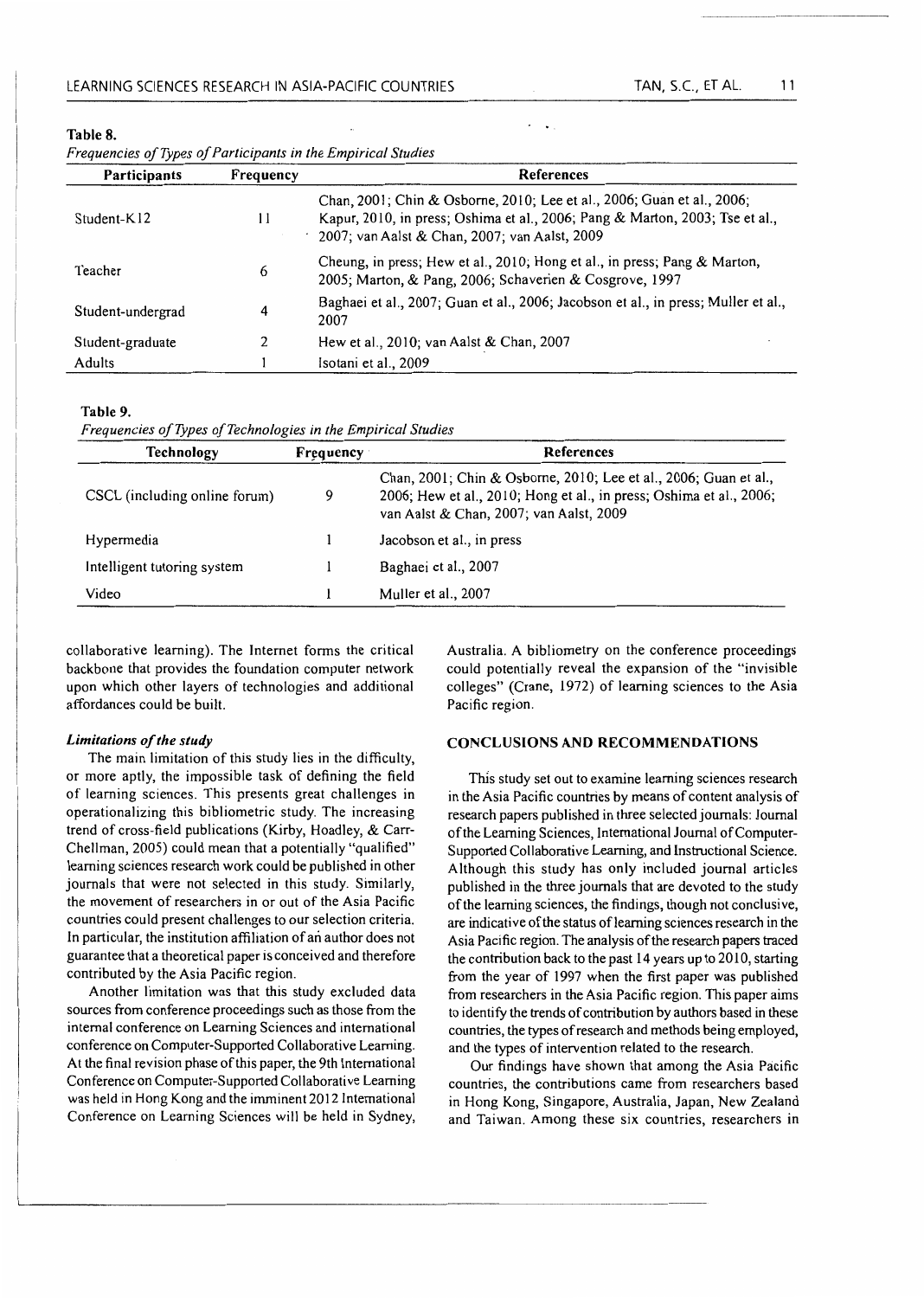Hong Kong showed a steady increase in their contribution while those in Singapore demonstrated a quantum leap after 2006. Australian researchers were pioneers in the region though their contribution remained low. The other three countries showed emergent interest in the learning sciences research. The strong contribution from Hong Kong and Singapore is most likely supported by a common factor: the establishment of a research community that focused on learning sciences. The University of Hong Kong (2009) formed a cross-department Strategic Research Theme on the Sciences of Learning, while Singapore established the Learning Sciences and Technologies academic group (NIE, 2009) and the Learning Sciences Lab (NIE, 2010) in 2005. Given that learning sciences is an interdisciplinary field, the formation of a research community could help to leverage the distributed expertise among the researchers and channel their concerted effort into a focused theme of research. This congregation of expertise and resources could also provide the necessary ecology to spur the development of research works.

In terms of research type, empirical papers (87 .5%) were favored compared to positional and theoretical papers. A deeper analysis of the theoretical frameworks underpinning the empirical studies revealed a strong influence from the Western research community. For example, there were strong presence of knowledge building pedagogy and learning study, both originating from the West. This could be an indication that researchers in the Asia Pacific region, who embark on this learning sciences journey at a later stage, are mostly engaged in theory improvement efforts. There remains an enormous space for knowledge creation or knowledge innovation effort among the Asia Pacific researchers.

In terms of research method and design, time-tested methods like experimental research and case study are still favored. Despite the strong argument for design experiment as a method for learning sciences, its uptake among researchers in the Asia Pacific countries remains low. While learning study claims to combine Japanese lesson study and design-experiment approach (Pang & Marton, 2005), its unique characteristics are described as an intervention strategy rather than a research method. For example, the iterative nature of design experiment was not emphasized or reported in any of the empirical papers. Learning sciences researchers in the Asia Pacific could explore the potential of employing newer paradigms of research methodologies that could help to study learning in situated and authentic contexts. However, to encourage such effort, researchers in Asia Pacific may need to set up their own journal which can take longer articles that reveal the complex interplay between the myriad variables in learning and the iterative nature of design-based research.

where intervention strategies are concerned, technologymediated pedagogies prevail: more than 50% of the empirical studies involved the use of technologies. There is strong corroborating evidence that digital technologies are making their impact on educational practices (Collins & Halverson, 2009). CSCL was favored among the technologies, indicating a strong presence of networked technologies. Consistent with this trend, pedagogies premised on social constructivist or social cultural paradigms are prevalent. For example, both knowledge building and learning study can feature learning in a community where social interactions are critical in the process. Among the Asia Pacific researchers, there seems to be a preference for studying the learning of science subjects. There is also a preference for studying the learning among K-12 students in formal contexts.

Undoubtedly, learning sciences is an emergent field of study among researchers in the Asia Pacific region. This study aims to provide information for the Asia Pacific researchers in learning sciences to consider the next step of research in the field. For example, there is evidence that to stimulate the productivity of research, establishing a research community within a country could be beneficial. Extrapolating this finding, cross-country community could be set up among researchers in the Asia Pacific region to advance the sciences of learning within our unique contexts. We therefore propose that to promote learning sciences research in the Asia-Pacific region, researchers could (1) develop a research community by establishing research centers/labs or special interest groups within national or regional education research organisations; (2) explore the Asian way of learning mathematics, science and languages; and (3) focus on and consider design research as a methodological framework. More importantly, we hope that educational'researchers in the Asia Pacific region could create real impact on improving learning environments in their respective countries while continuing to enrich the field of learning sciences by extending our understanding of learning in varying contexts.

# **REFERENCES**

- Baghaei, N., Mitrovic, A., & Irwin, W. (2007). Supporting collaborative learning and problem-solving in a constraintbased CSCL environment for UML class diagrams. *International Journal of Computer-Supported Collaborative Learning, 2,* 159-190.
- Brown, A. L. (1992). Design experiments: Theoretical and methodological challenges in creating complex interventions in classroom settings. *Journal of the Learning Sciences, 2,*  141-178.
- Carr-Chellman, A.A., & Hoadley, C.M. (2004). Learning sciences and instructional systems: Beginning the dialogue. *Educational Technology, 44(3),* 5-6.
- Chan, C. K. K. (200 I). Peer collaboration and discourse patterns in learning from incompatible information. *Instructional Science, 29,* 443-4 79.
- Cheung, W. M. (in press). Effects of hierarchical versus sequential structuring of teaching content on creativity in Chinese writing. *Instructional Science*. doi: 10.1007/s11251-009-9099-4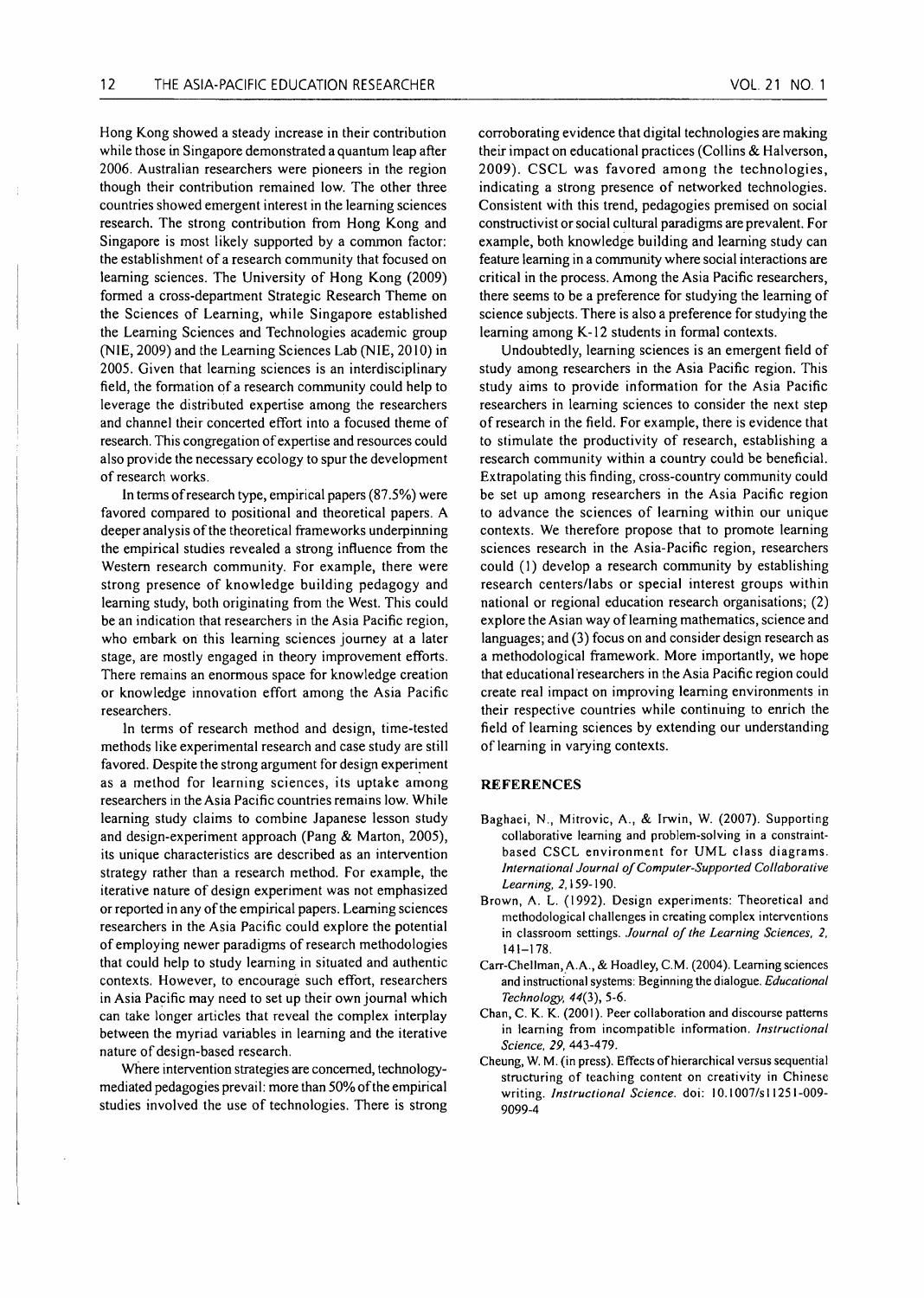- Chin, C., & Osborna, J. (2010). Supporting online argumentation through students' questions: Case studies in science Classroom. *Journal of the Learning Sciences, 19(2),* 230-284.
- Cobb, P., Confrey, J., diSessa, A., Lehrer, R., & Schauble, L. (2003). Design experiments in educational research. *Educational Psychologists, 32* (1), 9-13.
- Collins, A. , & Halverson, R. (2009). The second educational revolution: Rethinking education in the age of technology. *Journal ofComputer-Assisted Learning, 26,* 18-27.
- Crane, D. ( 1972). *Invisible colleges: Diffusion of knowledge in scientific communities.* Chicago, IL: University of Chicago Press.
- Duffy, T.M. (2004). Theory and the design of learning environments: Reflections on differences in disciplinary focus. *Educational Technology, 44(3),* 13-15.
- Guan, Y., Tsai, C.-C., & Hwang, F. (2006). Content analysis of online discussion on senior-high-school discussion forum of a virtual physics laboratory. *Instructional Science, 34,*  279-311.
- Hew, K. F., Cheung, W. S., & Ng, C. (2010). Student contribution in asynchronous online discussion: A review of the research and empirical exploration. *Instructional Science, 38,* 571- 606.
- Hoadley, C.M. (2004). Learning and design: Why the Learning Sciences and Instructional Systems need each other. *Educational Technology, 44(3),* 6-12.
- Hong, H., Chen, F. Chai, C. S., & Chan, W. (in press). Teachereducation students' views about knowledge building theory and practice. *Instructional Science.* doi: 10.1 007/s 11251- 101-9143-4
- Howard, G.S., Cole, D.A., & Maxwell, S.E. (1987). Research productivity in psychology based on publication in the journals of the American Psychological Association. *American Psychologist, 42:* 975-986.
- Hung, D., Lim, K. Y. T., Chen, D. V., & Koh, T. S. (2008). Leveraging online communities in fostering adaptive schools. *International Journal of Computer-Supported Collaborative Learning,* 3,373-386.
- Isotani, S., Inaba, A., Ikeda, M., & Mizoguchi, R. (2009). *International Journal of Computer-Supported Collaborative Learning,* 4,445-478.
- Jacobson, M. J., Kapur, M., So, H., & Lee, J. (in press). The ontologies of complexity and learning about complex systems. *Instructional Science.* doi: 10.1007/sli25J-010- 9147-0
- Kapur, M. (2010). Productive failure in mathematical problem solving. *Instructional Science, 38,* 523-550.
- Kapur, M. (in press). A further study of productive failure in mathematical problem solving: unpacking the design components. *Instructional Science.* doi: 10.1007/s11251-010-9144-3
- Kienle, A., & Wessner, M. (2006). The CSCL community in its first decade: Development, continuity, connectivity. *International Journal of Computer Supported Collaborative Learning,*  /(1), 9-33.
- Kim, B., & Reeves, T. C. (2007). Reframing research on learning with technology: In search of the meaning of cognitive tools. *Instructional Science, 35,* 207-256.
- Kirby, J., Hoadley, C., & Carr-Chellman, A. A. (2005). Instructional systems design and the learning sciences: A citation analysis. *Educational Technology Research and Development, 53(1* ), 37-48.
- Kolodner, J.L. (1991). The Journal of the Learning Sciences: Effecting changes in education. *Journal of the Learning Sciences, I* (I), l-6.
- Lee, E. Y. C., Chan, C. K. K., & van Aalst, J. (2006). Students assessing their own collaborative knowledge building. *International Journal of Computer-Supported Collaborative Learning,/,* 57-87.
- Lee, M.-H., Wu, Y.-T., & Tsai, C.-C. (2009). Research trends in science education from 2003 to 2007: A content analysis of publications in selected journals. *International Journal of Science Education, 31,* 1999-2020.
- Matron, F., & Booth, S. (1997). *Learning and awareness.* Mahwah, N: Lawrence Erlbaum Associates.
- Marton, F., & Pang, M. F. (2006). On some necessary conditions of learning. *Journal of the Learning Sciences, 15(2),* 193- 220.
- Miles, M. B., & Huberman, A. M. (1994). *Qualitative data analysis: An expanded sourcebook* (2nd ed.). Thousand Oaks, CA: Sage.
- Muller, D. A., Sharma, M. D., Eklund, J., Reimann. P. (2007). Conceptual change through vicarious learning in an authentic physics setting. *Instructional Science 35,* 519-533.
- National Institute of Education (2009). The Learning Sciences and Technologies academic group. Retrieved from http://www. apera08.nie.edu.sg/LST/home/default.asp
- National Institute of Education (2010). The Learning Sciences Lab. Retrieved from http://www.lsl.nie.edu.sg/
- Oshima, J., Oshima, R., Murayama, I., Inagaki, S., Takenaka, M., Yamamoto, T., Yamaguchi, E., Nakayama, H. (2006). Knowledge-building activity structures in Japanese elementary science pedagogy. *International Journal of Computer-Supported Collaborative Learning, I,* 229- 246.
- Pang, M. F., & Marton, F. (2003). Beyond "lesson study": Comparing two ways of facilitating the grasp of some economic concepts. *Instructional Science, 3/,* 175-194.
- Pang, M., & Marton, F. (2005). Learning theory as teaching resource: Enhancing students' understanding of economic concepts. *Instructional Science, 33,* 159-191.
- Partnership for 21st Century Skills. (2006). *Results that matter: 21st Century skills and high school reform.* Retrieved from http://www.p21.org/documents/RTM2006.pdf
- Reimann, P. (2009). Time is precious: Variable- and event-centred approaches to process analysis in CSCL research. *International Journal of Computer-Supported Collaborative Learning,*  4,239-257.
- Sawyer, K. R. (2006). The new science of learning. In R. K. Sawyer (Ed.), *The Cambridge handbook of learning sciences*  (pp. I -18). New York, NY: Cambridge University Press.
- Scardamalia, M., & Bereiter, C. (1999). Schools as knowledge building organizations. In D. Keating & C. Hertzman (Eds.), *Today 's children, tomorrow's society: The developmental health and wealth of nations* (pp. 274-289). New York, NY: Guilford.
- Scardamalia, M., & Bereiter, C. (2006). Knowledge building: Theory, pedagogy, and technology. InK. Sawyer (Ed.), *The*  Cambridge Handbook of the Learning Sciences (pp. 97-115). New York, NY: Cambridge University Press.
- Schaverien, L., & Cosgrove, M. (1997). Learning to teach generatively: Mentor-supported professional development and research in technology-and-science. *Journal of the Learning Sciences, 6(3),* 317-346.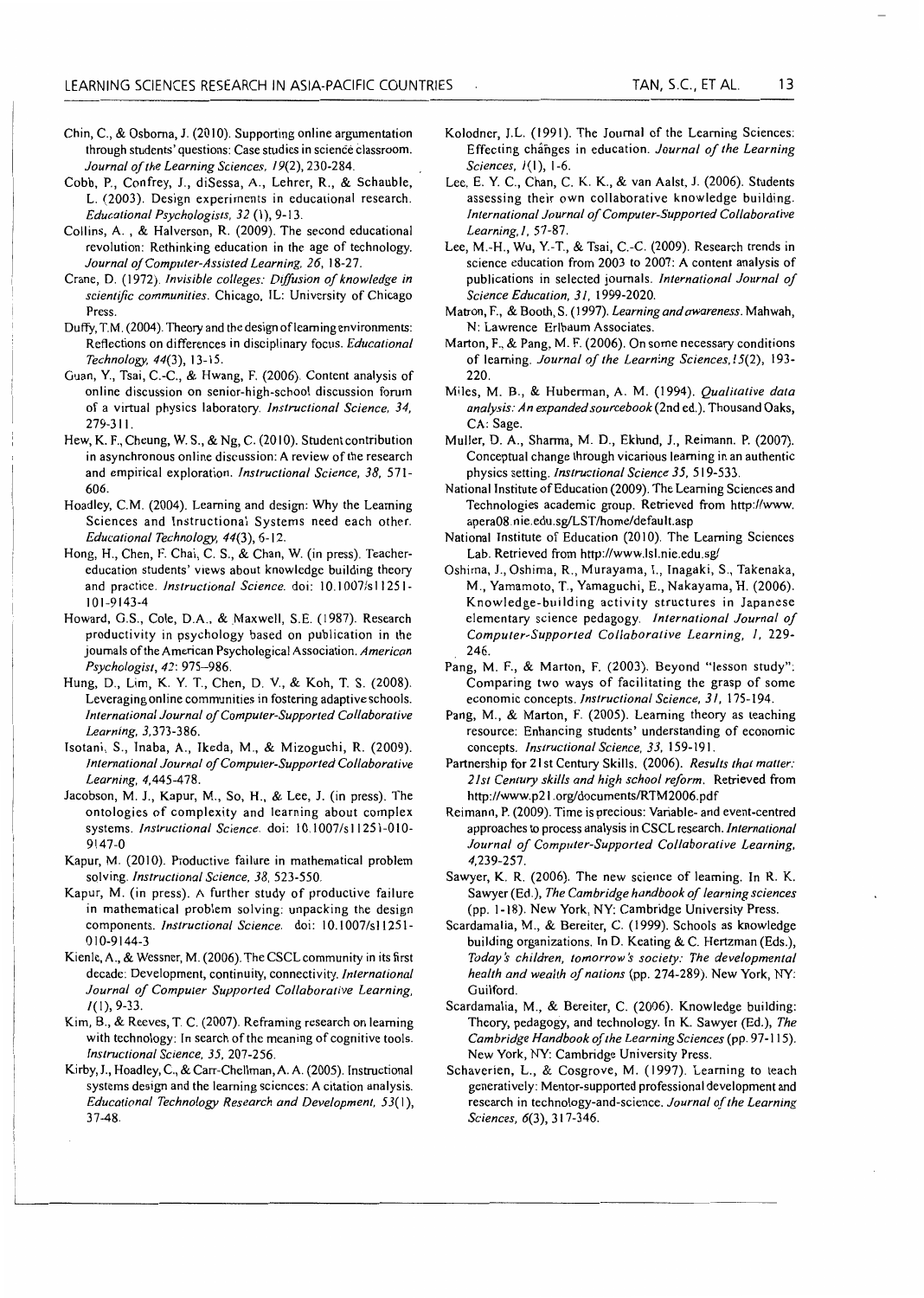- School of Oriental and African Studies, University of London. MA Pacific-Asian Studies (2007). Retrieved from http://www.soas. ac. uklsea/programmes/mapacasstud/
- Shih, M., Feng, J., & Tsai, C.-C. 2008. Research and trends in the field of e-learning from 2001 to 2005: A content analysis of cognitive studies in selected journals. *Computers* & *Education,*  5/: 955-967.
- Shulman, L. S. (1999). Professing educational scholarship. In E. C. Lagemann & L. S. Shulman (Eds.), *Issues in education research: Problems and possibilities,* (pp. 159-165). San Francisco, CA: Jossey-Bass.
- Smith, M.C., Locke, S.G., Boisse, S.J., Gallagher, P.A., Krengel, L.E.Kuczek, J.E. 1998. Productivity of educational psychologists in educational psychology journals, 1991-1996. *Contemporary Educational Psychology, 2 3:* 173-181.
- The University of Hong Kong Sciences of Learning Strategic Research Theme. (2009). Retrived from http://sol.edu.hku. hk/index.html
- Tsai, C.-C., & Wen, L.M.C. (2005). Research and trends in science education from 1998 to 2002: A content analysis of publication in selected journals. *International Journal of Science Education, 27:* 3-14.
- Tsai, C.-C., Wu, Y.-T., Lin, Y.-C., & Liang, J.C. (20 II). Research regarding science learning in Asia: An analysis of selected science education journals. *Asia-Pacific Education Researcher,*  20, 352-363.
- Tse, S. K., Marton, F., Ki, W. W., & Loh, K. Y. E. (2007). An integrative perceptual approach for teaching Chinese characters. *Instructional Science, 35,* 375-406.
- van Aalst, J. (2009). Distinguishing knowledge-sharing, knowledge-construction, and knowledge-creation discourses. *International Journal of Computer-Supported Collaborative Learning, 4,* 259-287.
- van Aalst, J., & Chan, C. K. K. (2007). Student-directed assessment of knowledge building using electronic portfolios. *Journal of the Learning Sciences, 1* 6(2), 175-220.
- Wong, B. & Chai, C. S. (2010). Asian personal epistemologies and beyond: Overview and some reflections. *The Asia-Pacific Education Researcher, 1 9(* I), 1-6.